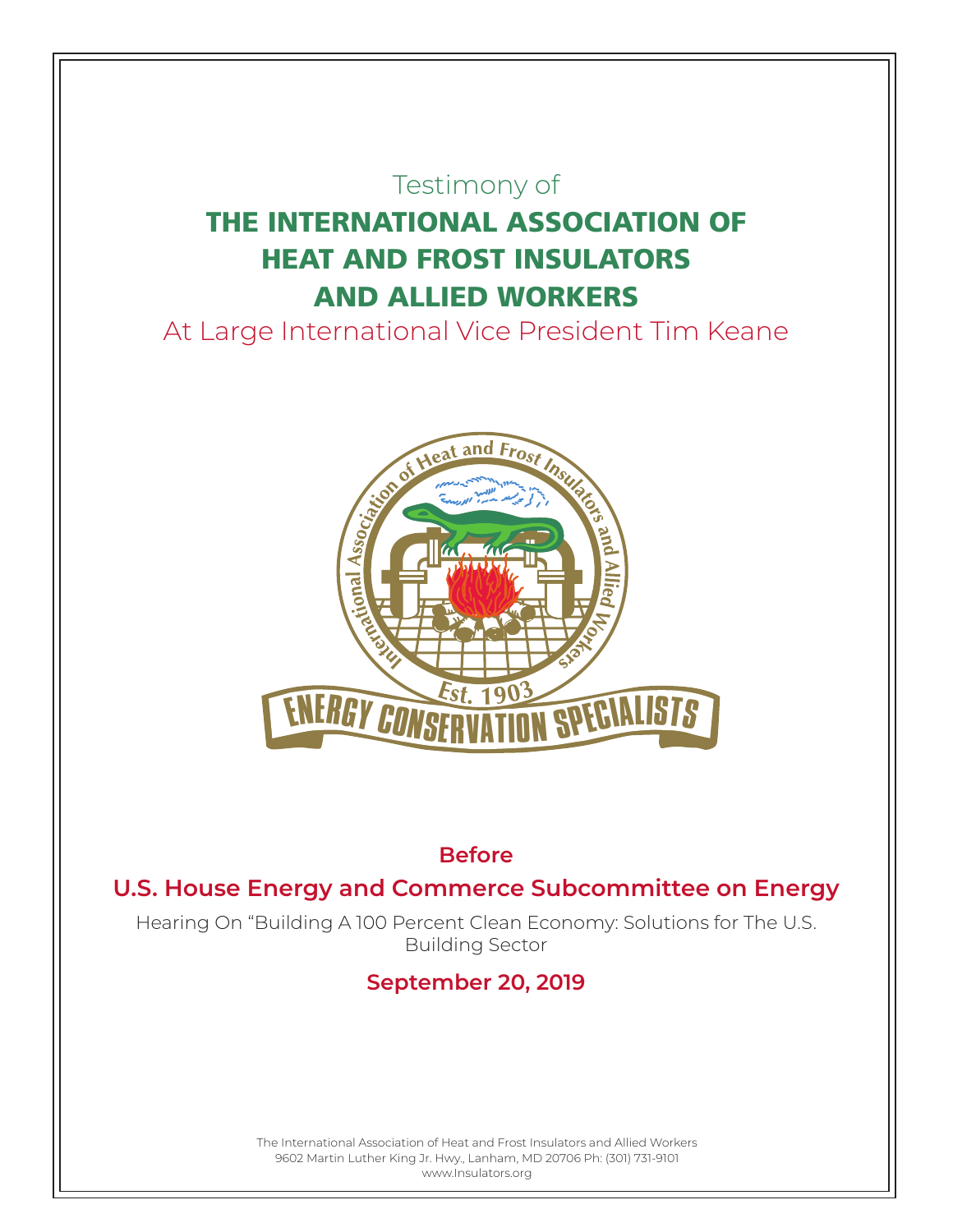#### TESTIMONY OF INTERNATIONAL ASSOCIATION OF HEAT AND FROST INSULATORS AND ALLIED WORKERS AT LARGE INTERNATIONAL VICE PRESIDENT TIM KEANE

#### **U.S. House Energy and Commerce Subcommittee on Energy**

Hearing On "Building A 100 Percent Clean Economy: Solutions for The U.S. Building Sector

#### **September 20, 2019**

Good morning Chairman Rush, Ranking Member Upton and Members of the Energy Subcommittee. My name is Tim Keane, and I am the International Vice President At Large for the International Association of Heat and Frost Insulators and Allied Workers, and I greatly appreciate the opportunity to appear before the Energy Subcommittee today.

Since 1903 when our union was created, our members have been known by many names: Pipe Covers, Asbestos Workers, and now Insulators, but we are and have always been the original clean energy workers. When our first members applied insulation on hot pipes at energy plants, steel plants and other manufacturing facilities, the primary purpose of the insulation was for worker protection. Very quickly it was discovered that insulation on mechanical systems would also generate significant energy savings.

While the value of commercial and industrial insulation, collectively known as mechanical insulation, has been known for many years, it is often overlooked. I thank you Mr. Chairman for today's hearing and for this opportunity to share with you and your colleagues the importance of mechanical insulation, and what are members do every day.

To summarize my testimony, mechanical insulation is a proven energy efficiency technology that promotes our national energy, economic and environmental goals.

Increased utilization of mechanical insulation saves energy for commercial buildings and industrial facilities that makes our nation more energy independent. The energy savings of mechanical insulation also help our economy as our manufacturing sector becomes more competitive in the global economy. As a result of reduced fossil-fuel energy consumption, mechanical insulation also reduces carbon emissions.

# ENERGY BENEFITS

We estimate that implementing a comprehensive mechanical insulation maintenance program in the commercial and industrial markets would produce annual energy savings of 1.2 quads of primary energy or savings of roughly \$4.8 billion per year with a return of investments ranging from 25 percent to over 100 percent. These savings are achievable because the U.S. Department of Energy has estimated that up to 20 percent of mechanical systems have missing or damaged mechanical insulation.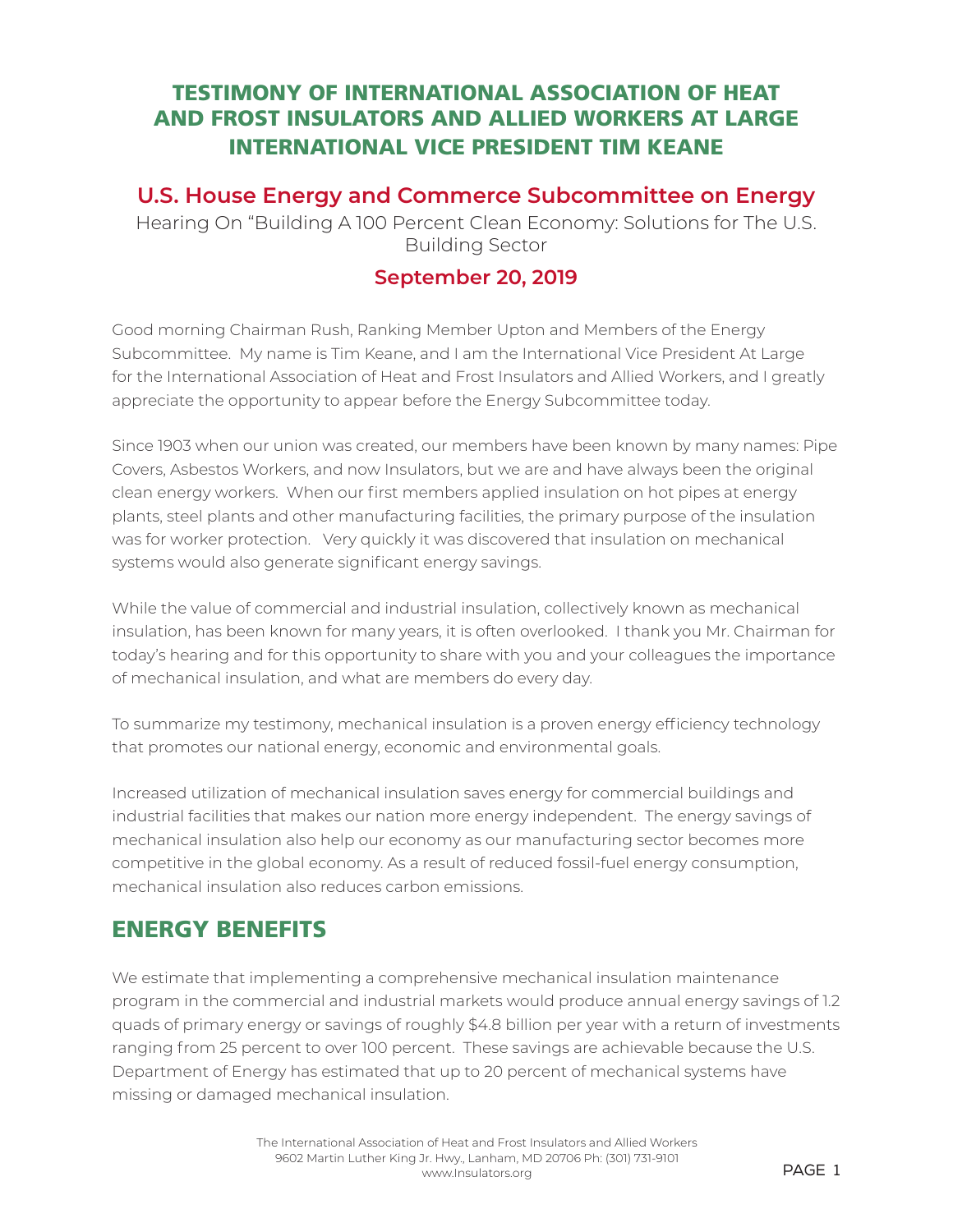### ECONOMIC BENEFITS

In addition to the job creation and job retention for the commercial and industrial sectors, increasing the utilization of mechanical insulation can create 89,000 good paying jobs in our industry. It is also important to note that 95 percent of the products utilized in this industry are manufactured in the United States. These jobs can't be outsourced.

#### ENVIRONMENTAL BENEFITS

A comprehensive mechanical insulation maintenance and upgrade program could reduce 43 million tons of carbon dioxide.

As the House Energy and Commerce Committee and other congressional committees work to develop clean energy legislation, the Insulators encourage your support for the following principles and policies that Insulators Union General President McCourt shared with the congressional leadership last December:

# ACHIEVABLE OVER ASPIRATIONAL

The reality of climate change demands that we take immediate action to reduce carbon emissions. Another important reality is that our nation will continue to require considerable fossil energy to ensure reliable baseload power for today and tomorrow. Our union does not discourage ambitious and aspirational goals for a 100 percent clean energy economy, but our focus must be on what can be achieved now.

### BIPARTISAN AND BALANCED

Energy policy is often divisive, and the Insulators encourage your support for energy efficiency investments that have consistently enjoyed strong bipartisan congressional support. Clean energy incentives should include both technologies, like mechanical insulation, that are already available for increased utilization, and investments in research and development to promote new clean energy technologies. There should be a level playing field for all clean energy technologies.

# LABOR STANDARDS

It is imperative that clean energy legislation contain bipartisan building trades labor standards (Davis-Bacon prevailing wages, use of Project Labor Agreements) to ensure that clean energy jobs are good jobs. These labor standards recognize that clean energy infrastructure should be built by the best trained and most productive and safest construction workers.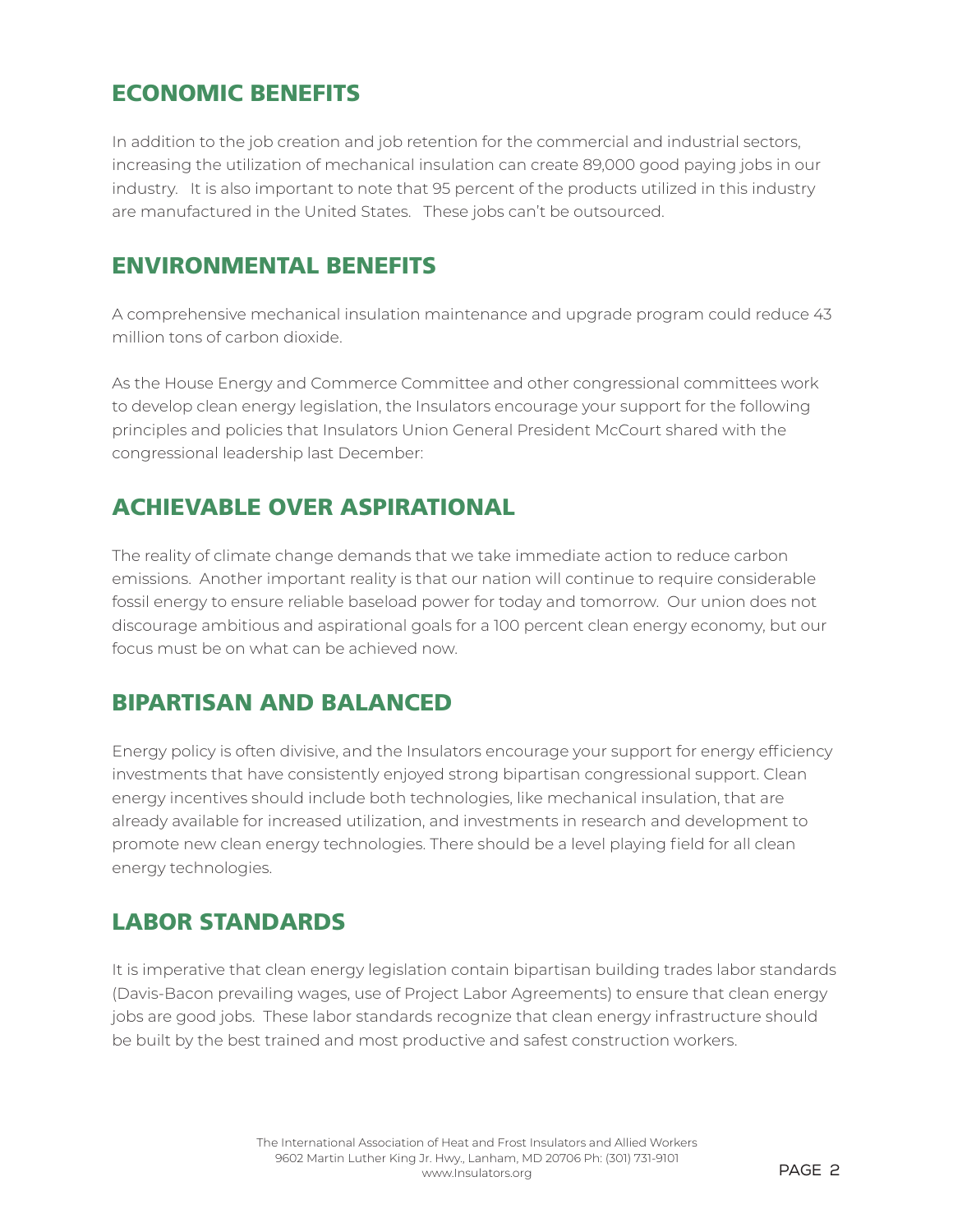# SUPPORT FOR MECHANICAL INSULATION INCENTIVES

The Insulators greatly appreciate the important work that your committee has already produced to promote energy efficiency, and we encourage your support for the following mechanical insulation incentives, and I realize that some of these initiatives are not in your committee's jurisdiction

- **°** Mechanical Insulation Incentive bill (H.R. 3349), legislation to provide tax incentives for greater utilization of mechanical insulation.
- **°** Improve the Section 179 (d) tax incentive to ensure that mechanical insulation is fully utilized for commercial building energy efficiency improvements.
- **°** Improve Building Codes to require mechanical insulation upgrades for new construction and retrofit projects and maintenance for existing facilities.
- **°** Support mechanical insulation investments in public building projects with emphasis on U.S. military bases and health care and education facilities .
- **°** Support policies to maintain and improve our carbon-free nuclear energy facilities.
- **°** Support federal initiatives to promote Combined Heat and Power facilities.
- **°** Support federal initiatives to promote the construction of LNG export facilities constructed with Project Labor Agreements.
- **°** Support increased utilization of mechanical insulation in Energy Savings Performance Contracts.
- **°** Support for a National Energy Efficiency Resource Standard (EERS).

Energy efficiency is often considered the fifth fuel behind coal, oil and natural gas, nuclear and renewable energy, but for this committee, energy efficiency should be considered the first fuel because the cheapest and cleanest energy is the energy that is conserved.

It is also often said that energy efficiency is the low-hanging fruit where energy savings are easily achievable. For the Insulators, we work to achieve energy savings, but we also see the fruit of potential energy savings fall from the tree and rot on the ground as we are missing opportunities by not doing more to save energy with mechanical insulation.